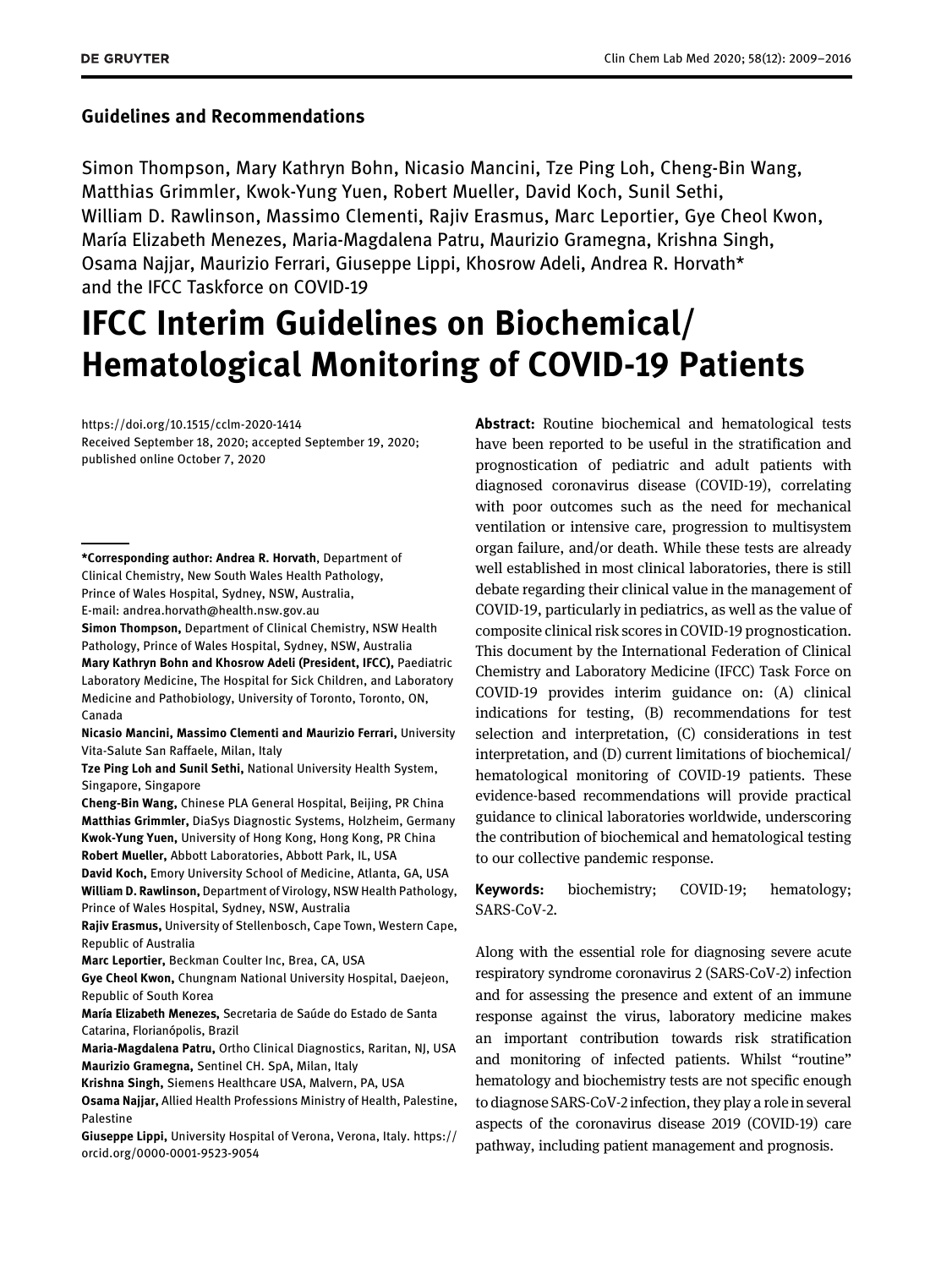This document by the IFCC Task Force on COVID-19 provides interim guidance on: (A) clinical indications for testing, (B) recommendations for test selection and interpretation, (C) considerations in test interpretation, and (D) current limitations of biochemical/hematological monitoring of COVID-19 patients.

# A. Clinical indications for testing

Abnormal hematology and biochemistry test results in infected patients may help in:

- Diagnosing infection-related tissue and organ injury;
- Identifying infected patients at lower risk of severe disease;
- Recognizing patients who are likely to have poor prognosis (e.g., need for mechanical ventilation or intensive care, progression to multisystem organ failure, death);
- Monitoring disease course.

# B. Recommendations for test selection and interpretation

Many review articles and meta-analyses have been published on the clinical utility of some conventional laboratory tests in SARS-CoV-2 infection. These are summarized and discussed below.

### [B1] Key hematology tests to monitor COVID-19 patients

#### Leukocyte parameters

SARS-CoV-2 has been shown to have a direct cytopathic injury on lymphocytes, with a number of morphological changes seen on the peripheral blood smear of infected patients [\[1](#page-5-0)]. Lymphopenia has become a hallmark of SARS-CoV-2 infection and is present to a variable extent in almost all symptomatic patients. There is also evidence that the magnitude of lymphocyte count reduction associates with disease severity [[2\]](#page-5-1).

A low eosinophil count is another typical marker of COVID-19 infection [[3](#page-5-2)]. The combination of lymphopenia and low eosinophil count in a symptomatic patient is a strong indicator of infection [\[4](#page-5-3)].

An elevated neutrophil count has been found to herald poor prognosis in COVID-19 infection [\[3, 5](#page-5-2)]. Taken in combination with low lymphocyte count, an elevated neutrophil-to-lymphocyte ratio (NLR) can be used as a marker of adverse outcomes [[6\]](#page-5-4).

#### Markers of coagulopathy

A marked coagulopathy is a key feature of SARS-CoV-2 infection. Coagulopathy most commonly manifests as a pro-thrombotic state with increased incidence of both venous and arterial thrombosis [\[7, 8\]](#page-5-5). The mechanisms underlying this complication are not fully understood, but are likely to involve a complex interplay between inflammatory and pro-thrombotic factors, with endotheliitis and the formation of intravascular neutrophil extracellular traps playing an important role [9–[11\]](#page-5-6). In addition, a subset of patients with severe disease develop disseminated intravascular coagulation (DIC), with activation of the fibrinolytic pathway and consumption of platelets and clotting factors [\[12, 13\]](#page-5-7).

An elevated D-dimer in infected patients has consistently been associated with unfavourable disease progression [[3, 5, 14\]](#page-5-2). In addition, COVID-19-associated coagulopathy may present with prolongation of prothrombin time (PT) and activated partial thromboplastin time (APTT) [\[12](#page-5-7)], and with an increased fibrinogen concentration, as a result of the strong pro-inflammatory state [\[15\]](#page-5-8). Conversely, patients who develop DIC may have a low fibrinogen concentration and thrombocytopenia [\[7\]](#page-5-5).

Thrombocytopenia is another aspect that characterizes unfavourable disease progression [[16\]](#page-5-9). The low platelet count is attributable to many convergent mechanisms, encompassing enhanced platelet consumption, lung injury with associated megakaryocyte damage, drug-induced and immune thrombocytopenia, enhanced platelet clearance, and reduced thrombopoietin production and bone marrow depression [\[17\]](#page-6-0).

### Recommendation [B1]: key hematology tests to monitor COVID-19 patients.

– Key hematology tests recommended to monitor COVID-19 patients are presented in Table 1.

# [B2] Key biochemical markers to monitor COVID-19 patients

#### Inflammatory markers

The development of a sustained and progressively systemic pro-inflammatory condition (the so-called "cytokine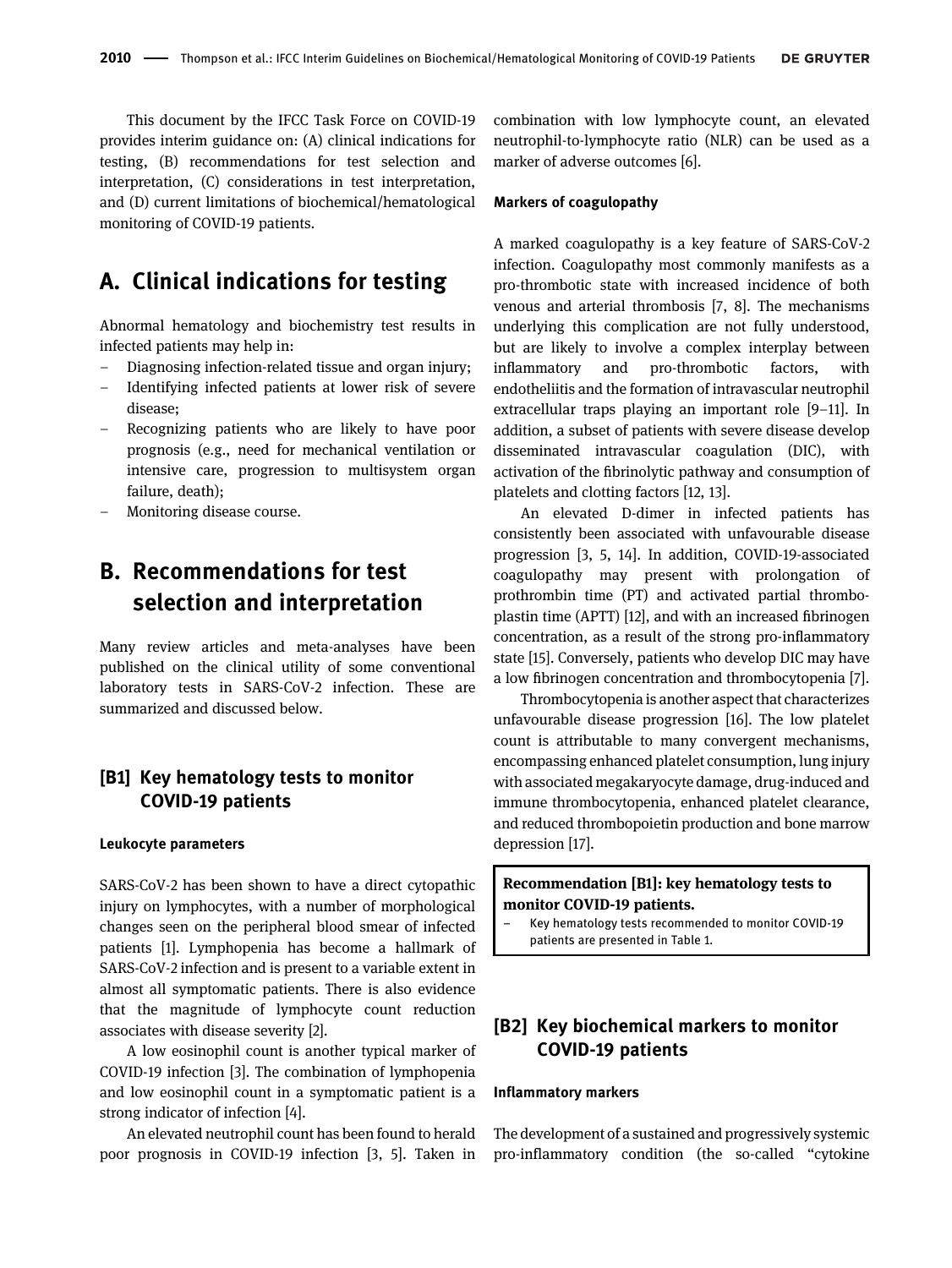| <b>Test</b>          | <b>Findings</b>                             | Clinical utility                                                                                                                                    |
|----------------------|---------------------------------------------|-----------------------------------------------------------------------------------------------------------------------------------------------------|
| Complete blood count | ⊥Lymphocytes<br>Eosinophils<br>↑Neutrophils | -Lymphopenia is a hallmark finding in symptomatic infection.<br>-Elevated neutrophil-to-lymphocyte ratio is associated with poor clinical outcomes. |
| D-dimer              | Increased                                   | To identify those at risk of adverse outcome.                                                                                                       |
| <b>Platelets</b>     | Decreased                                   | Associated with poor clinical outcomes.                                                                                                             |
| PT/APTT              | Increased                                   | To identify and monitor coagulopathy                                                                                                                |
| Fibrinogen           | Increased/decreased                         | -Increased in COVID-associated coagulopathy.<br>-Decreased in DIC.                                                                                  |

Table 1: Recommended hematological tests in patients with COVID-19 infection.

PT, prothrombin time; APTT, activated partial thromboplastin time; DIC, disseminated intravascular coagulation.

storm") has been demonstrated in patients with adverse progression of COVID-19, at higher risk of requiring intensive care and suffering fatal outcomes [\[18, 19\]](#page-6-1). Therefore, the measurement of some inflammatory biomarkers is very important for early and accurate identification of COVID-19 patients at higher risk of unfavourable progression.

C-reactive protein (CRP) is a commonly measured nonspecific biomarker of inflammation. Increased CRP concentration has consistently been shown to be associated with poor outcome in SARS-CoV-2 infection [[3, 20, 21\]](#page-5-2).

Erythrocyte sedimentation rate (ESR) is an inflammatory marker which may be considered as an alternative to CRP in resource-limited environments, with a similar relationship seen between adverse outcomes in SARS-CoV-2 infection and high biomarker values [[22\]](#page-6-2).

Ferritin is a positive acute phase protein, which is easily measured and may be a marker of adverse outcomes in individuals infected with SARS-CoV-2 [\[23\]](#page-6-3).

Procalcitonin may be beneficial in identifying individuals with bacterial co-infections, who may require specific antibiotic therapy and who have a worse prognosis [\[24](#page-6-4)].

Many additional inflammatory biomarkers have been studied and associated with poor outcome in SARS-CoV-2 infection. Examples include interleukin-6 (IL-6), interferon gamma-induced protein 10, monocyte chemotactic protein-3 and presepsin [25–[27](#page-6-5)]. However, given that such biomarkers cannot be easily assayed in all laboratories and that evidence is unclear as to whether they add any clinical value beyond that already obtained through measurement of more standard inflammatory markers, we would not currently recommend their routine measurement in the absence of further research on clinical utility.

#### Cardiovascular biomarkers

In line with the evidence that COVID-19 may progress to a systemic disease, cardiac involvement may frequently develop in patients with SARS-CoV-2 infection as a result of direct cytopathic injury, cytokine-mediated damage, ischemia or even exacerbation of preexisting cardiac diseases [[28, 29\]](#page-6-6). Several studies have shown that cardiac troponins are higher in patients with more severe illness, compared to those with milder disease [\[30](#page-6-7)–32]. The American College of Cardiology (ACC) points out that increased cardiac troponins and NT-proBNP do not necessarily suggest acute coronary syndrome or heart failure and need to be interpreted in the right clinical context and with the key presenting features of the patient in mind [\[33](#page-6-8)]. An elevated cardiac troponin in COVID-19 is likely to reflect an acute myocardial injury induced by either the virus or host immune response, rather than myocardial infarction due to rupture of an atherosclerotic plaque [[28](#page-6-6)]. It is now commonly acknowledged that there is strong association between elevated troponin and adverse outcomes in COVID-19 patients [\[34\]](#page-6-9). Similar relationships have been seen for other cardiac biomarkers, including creatine kinase-MB, myoglobin and natriuretic peptides [\[35](#page-6-10)], although these analytes do not necessarily add further clinical value to that already provided by cardiac troponins.

#### Biomarkers of multisystem organ failure/damage

COVID-19 can be associated with liver injury during disease progression and treatment, in patients with or without preexisting liver disease. Elevated values of aspartate aminotransferase (AST), alanine aminotransferase (ALT) and bilirubin, and low albumin and prealbumin concentrations have all been associated with poor outcome [\[36](#page-6-11)–38] In addition, some drugs used in the treatment of COVID-19 are associated with the development of elevated liver biomarkers [39–[41\]](#page-6-12). For this reason, at a minimum, it is recommended to monitor ALT, bilirubin and albumin during treatment of patients with hepatotoxic medications, and in those with pre-existing liver disease.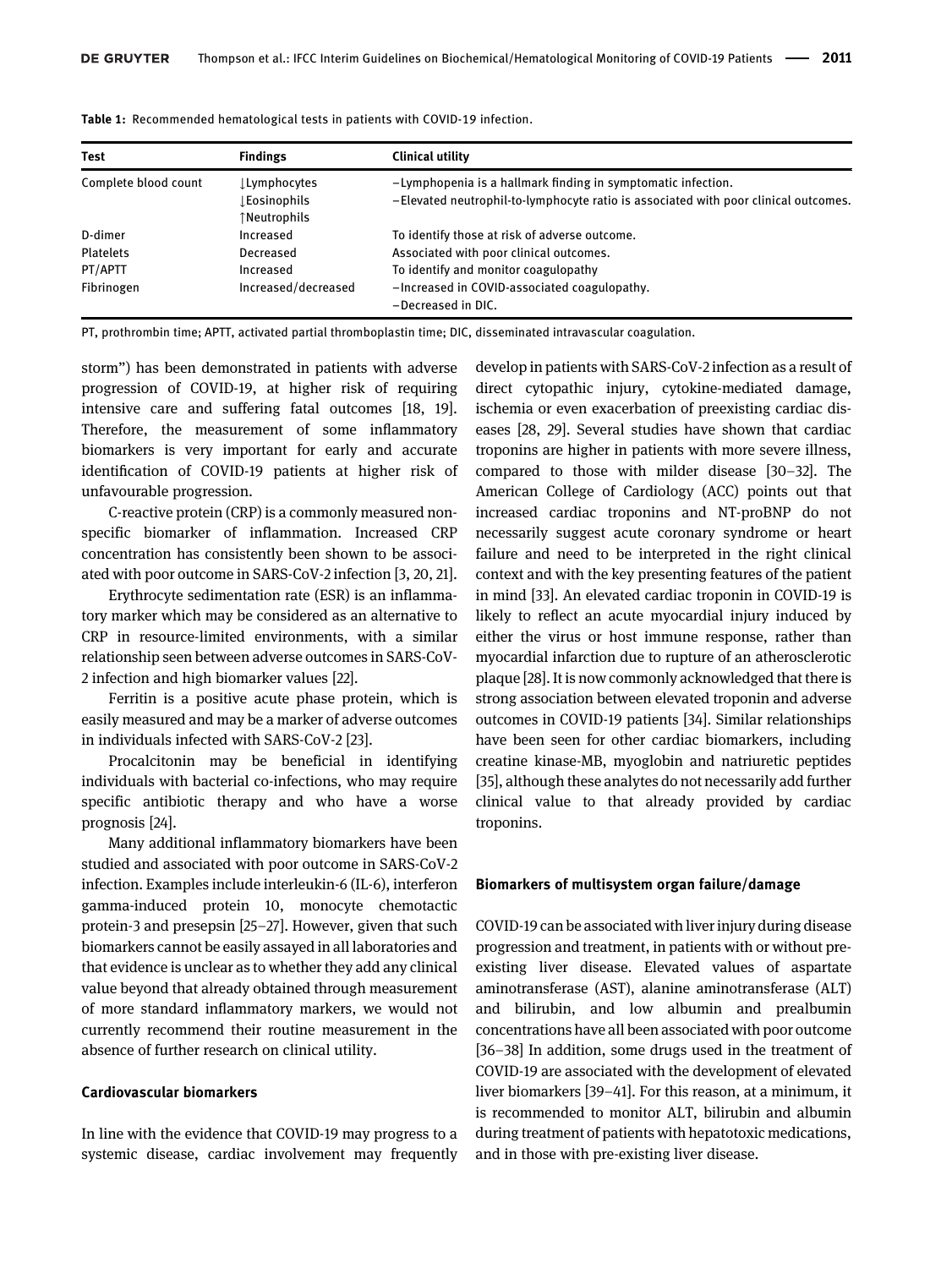Kidney injury is a relatively frequent complication in patients with COVID-19, especially in those with severe illness. Elevations of both serum creatinine and urea (blood urea nitrogen, BUN) have been associated with unfavorable clinical outcome [\[3, 5\]](#page-5-2).

Lactate dehydrogenase (LDH) is a non-specific marker of tissue damage. Probably because it is found in many different tissues, LDH emerges as one of the most consistently elevated markers in patients infected with COVID-19 at higher risk of developing adverse outcome [\[3, 5, 21](#page-5-2)].

#### Arterial blood gas parameters of respiratory function

Worsening SARS-CoV-2 infection is associated with hypoxemia and metabolic acidosis [\[42\]](#page-6-13), which may progress to acute respiratory distress syndrome (ARDS). As such, there is a role for the measurement of arterial blood gas parameters especially  $pH$ ,  $pO<sub>2</sub>$ ,  $pCO<sub>2</sub>$ , HCO<sub>3</sub><sup>-</sup> and lactate [[43](#page-6-14)], in patients with progressive disease. Monitoring of arterial blood gases is considered routine for the management of any critically unwell patient, regardless of the underlying condition. Results from a blood gas analyzer may also have the benefit of providing a rapid assessment of electrolyte status, which is often abnormal in patients with severe disease [\[44\]](#page-6-15).

#### Recommendation [B2]: key biochemical tests to monitor COVID-19 patients.

– Key biochemical tests recommended to monitor COVID-19 patients are presented in [Table 2](#page-3-0).

### [B3] Laboratory tests required in pediatric SARS-CoV-2 infection

In contrast to adults, SARS-CoV-2 infection in children tends to be comparatively mild. This observation is reflected by the fact that, when present, laboratory abnormalities in infected children are likely to be relatively less severe. Specifically, children are less likely to have abnormal white blood cell parameters, but mild elevations of inflammatory biomarkers (CRP, procalcitonin, IL-6) and D-dimer have been identified in some cases [[45, 46](#page-6-16)]. There is a paucity of data regarding the correlation between biomarker concentration and disease severity in children, although it has been suggested that a CRP test result above the cut-off may be associated with radiological evidence of pneumonia [\[46\]](#page-6-17).

<span id="page-3-0"></span>Table 2: Recommended biochemical tests in patients with COVID-19 infection.

| <b>Test</b>               | <b>Findings</b> | <b>Clinical utility</b>                                                                                          |
|---------------------------|-----------------|------------------------------------------------------------------------------------------------------------------|
| Arterial blood<br>gas     | Variable        | To identify and monitor hypoxemia<br>and metabolic acidosis associated<br>with severe infection.                 |
| <b>CRP</b>                | Increased       | Associated with worse clinical<br>outcome.                                                                       |
| Ferritin                  | Increased       | Associated with worse clinical<br>outcome.                                                                       |
| <b>ESR</b>                | Increased       | Alternative to CRP/ferritin in resource-<br>limited settings.                                                    |
| Procalcitonin             | Increased       | Associated with secondary bacterial<br>infection.                                                                |
| Cardiac<br>troponins      | Increased       | Associated with COVID-19- induced<br>cardiac disease and poor<br>prognosis.                                      |
| ALT, bilirubin            | Increased       | To be monitored in patients treated<br>with drugs known to affect liver<br>function (e.g., lopinavir/ritonavir). |
| Albumin                   | Decreased       | Reflects an acute inflammatory state<br>and/or synthetic liver dysfunction.                                      |
| Creatinine, urea<br>(BUN) | Increased       | Associated with poor prognosis.                                                                                  |
| LDH                       | Increased       | Associated with worse clinical<br>outcomes.                                                                      |
| Interleukin-6,            | Increased       | For research use only.                                                                                           |
| interferon                |                 | Associated with poor clinical out-                                                                               |
| gamma-induced             |                 | comes (if validated assay clinically                                                                             |
| protein 10,               |                 | available).                                                                                                      |
| monocyte                  |                 |                                                                                                                  |
| chemotactic               |                 |                                                                                                                  |
| protein-3,                |                 |                                                                                                                  |
| presepsin                 |                 |                                                                                                                  |

CRP, C-reactive protein; ESR, erythrocyte sedimentation rate; ALT, alanine aminotransferase; BUN, blood urea nitrogen; LDH, lactate dehydrogenase.

A small proportion of pediatric cases develop a separate entity termed Multisystem Inflammatory Syndrome in Children (MIS-C). MIS-C is characterized by a hyper-inflammatory state progressing to severe end organ damage and multiple organ failure, which is hence not so different from the same detrimental inflammatory reaction observed in some adults. Elevated inflammatory biomarkers are considered to be part of the diagnostic criteria for MIS-C [\[47\]](#page-6-18). Laboratory abnormalities in children with MIS-C more closely represent those seen in adults, with lymphopenia, and elevations of inflammatory biomarkers, D-dimer, cardiac troponin and natriuretic peptides being commonly reported findings [[45, 48, 49\]](#page-6-16).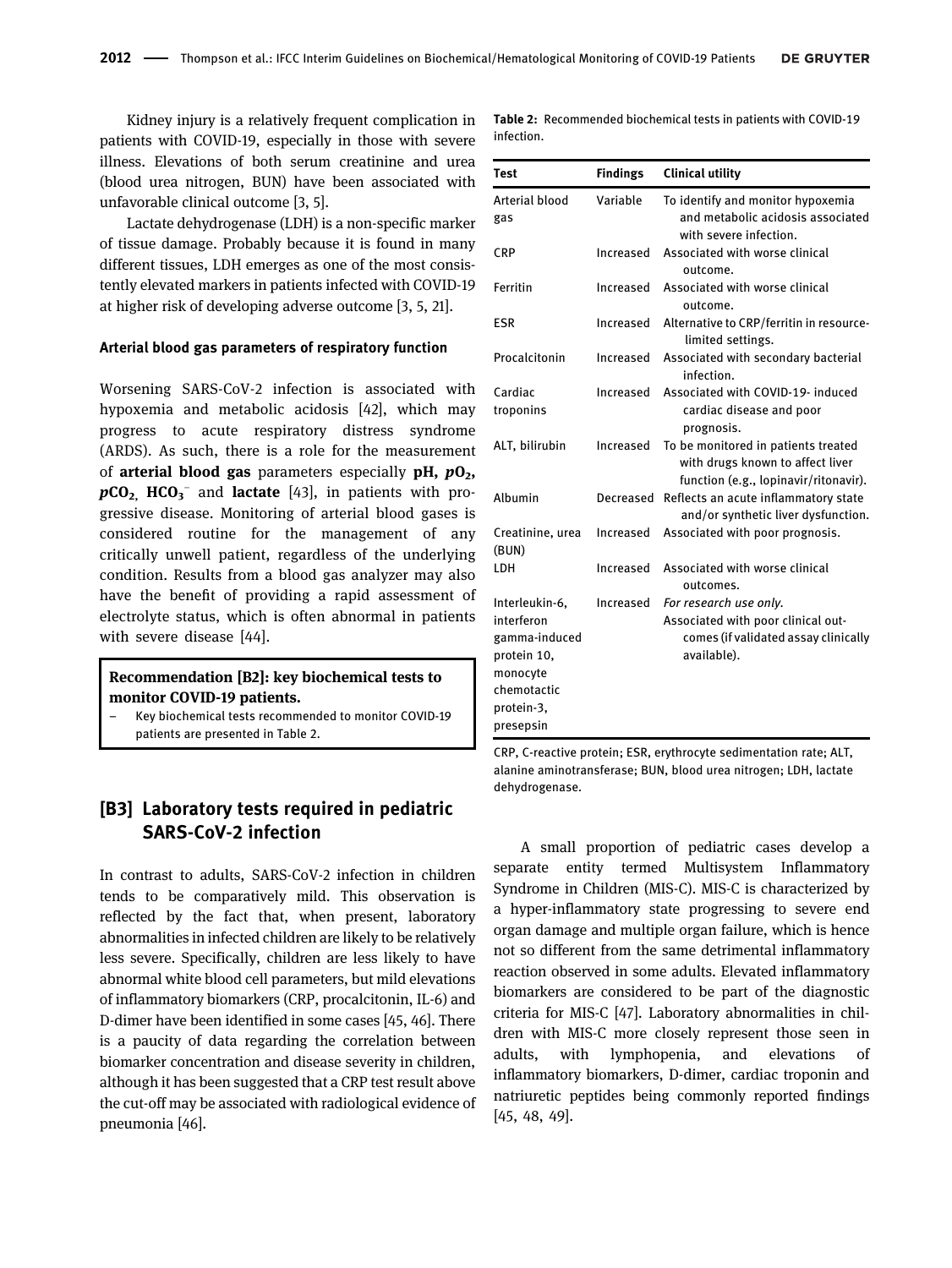#### Recommendation [B3]: Laboratory tests required in pediatric SARS-CoV-2 infection.

- Measurement of hematological and biochemical markers is unlikely to be indicated in asymptomatic children.
- For those with clinical features of infection, measurement of a complete blood count and inflammatory markers (e.g. CRP and/or ferritin) and D-dimer may be indicated.
- Given the common occurrence of co-infection with other bacterial pathogens in children [\[56\]](#page-7-0), procalcitonin measurement may also be warranted.

# [B4] Role for clinical risk scores in the diagnosis or prognosis of COVID-19

Given the association between elevations in certain biomarkers and disease severity, laboratory results have been included in a number of clinical risk algorithms, developed for either diagnosing SARS-CoV-2 infection or identifying patients at higher risk of unfavourable disease progression [[50](#page-6-19)–52]

The Corona-Score is a clinical risk score intended to predict the probability of SARS-CoV-2 infection in symptomatic patients presenting to emergency departments [\[52\]](#page-7-1). The score encompasses eight parameters, five of which are laboratory test results (absolute neutrophil count, absolute lymphocyte count, CRP, ferritin, LDH). A Corona-score <4 had 96% sensitivity for excluding SARS-CoV-2 infection using RT-PCR as a reference standard for diagnosis. This model was derived using laboratory data from 375 patients across three hospitals presenting to emergency departments with respiratory symptoms, or suspected COVID-19 infection, and was validated in an independent multi-centre cohort of 592 Dutch patients [\[52\]](#page-7-1). A separate study of the Corona-Score in the USA yielded a lower sensitivity (82 vs. 96%) and area under the receiver operating characteristic curve (AUC) (0.74 vs. 0.91) than in the original Dutch cohort [[50](#page-6-19)]. Another study carried out in a metropolitan hospital in New York City at the peak of the SARS-CoV-2 outbreak used a machine learning model based on patient demographics combined with 27 routine laboratory tests to predict SARS-CoV-2 infection status. Diagnostic accuracy of the model was compared to viral RNA testing by RT-PCR as a reference test and the AUC was 0.854 (95% CI: 0.829–0.878) in the training set and 0.838 in an independent validation set [\[51](#page-6-20)].

Clinical risk scores have also been developed for identifying patients more likely to develop severe disease. One such example (COVID-GRAM) utilises three laboratory parameters (NLR, LDH, direct bilirubin) and seven clinical or radiological parameters to calculate a probability of developing severe disease [\[53](#page-7-2)].

The main limitation of these clinical risk scores (and in fact most tests for detecting SARS-CoV-2 infection) is that they perform differently depending upon the geographical location and local disease prevalence, or other differences in the selection of cases and reference standards used in test evaluations. A systematic review of clinical scores for SARS-CoV-2 infection reported a high risk of bias in the methodology used in such studies [[54](#page-7-3)]. In addition, some of the assays used in clinical risk scores are not well-standardised across manufacturers. Therefore we recommend caution when applying a cut-off developed in one particular setting on one analyzer platform to that from a different setting and from a different manufacturer. Laboratories should carefully design their local verification of tests or testing algorithms, including diagnostic or clinical risk scores used in managing this pandemic.

#### Recommendation [B4]: role for clinical risk scores in the diagnosis or prognosis of COVID-19.

– Until clinical risk scores are validated in large, independent populations in whom these tests are to be used, we would advise against the use of clinical risk algorithms to diagnose or risk-stratify patients with COVID-19.

# C. Test interpretation and limitations

### [C1] Considerations for test interpretation

No single biochemical or hematological test can confer adequate information regarding the likely diagnosis or outcome of SARS-CoV-2 infection. None of the tests described in this section are specific for SARS-CoV-2 infection or its disease progression. Rather, the results of a group of relevant tests should be reviewed in the context of the patient's clinical presentation. Only in this way can these biomarkers provide useful information in the clinical management of COVID-19.

It is important to emphasize that some differences between laboratory results in patients with severe and nonsevere disease can be modest. For example, in one metaanalysis, the weighted mean difference in ALT results between non-severe and severe patients was only 8 U/L [\[3\]](#page-5-2). This finding was nonetheless statistically significant and has been replicated in other studies. Based on these observations we recommend that test results are closely scrutinised in view of the overall clinical presentation, so that the significance of small deviations from the reference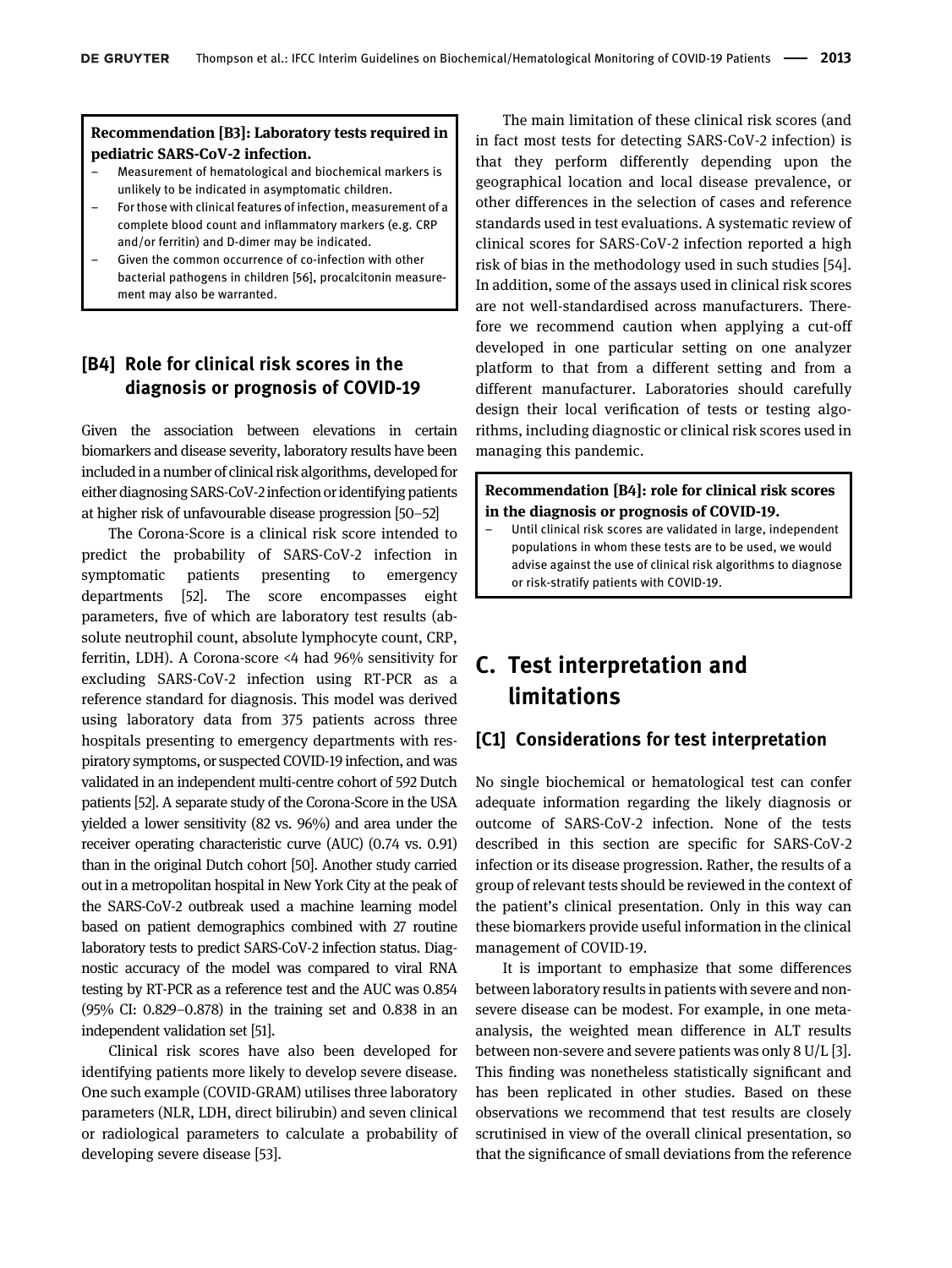interval or patient's baseline are not misinterpreted. Nevertheless, whilst most changes could be modest in absolute terms, they could become more meaningful during longitudinal monitoring, given that the intraindividual variability of clinical laboratory parameters is lower than the inter-individual variation.

#### Recommendation [C1]: considerations for test interpretation.

- No one test should be considered in isolation. Groups of relevant tests should be reviewed in the context of the patient's clinical presentation.
- Biological variation of the analyte, and analytical variation affecting test performance should be considered when interpreting intra-individual changes in results.

# [C2] Current limitations of biochemical/ hematological monitoring in COVID-19 patients

As COVID-19 is a new condition, there are ongoing challenges regarding the translation of literature findings to current clinical practice. When writing these interim guidelines, we have attempted to include information replicated in multiple studies to add to the veracity of our recommendations. Nonetheless, most studies referenced suffer from limitations, including small sample sizes, restriction to a single site (or country), study population selection bias, considerable heterogeneity across the studies included in published meta-analyses and use of different endpoints of disease severity.

In addition, much of the published research does not include information on the analytical methods used for testing. For example, the wide variety of approaches used to measure and report D-dimer presents challenges when considering the expected changes in D-dimer concentration in COVID-19 patients [[55\]](#page-7-4).

### Recommendation [C2]: Current limitations of biochemical/hematological monitoring in COVID-19 patients.

We would urge caution when translating study findings to local laboratory practice, especially when diagnostic cut-offs are recommended.

#### Research funding: None declared.

Author contributions: All authors have accepted responsibility for the entire content of this manuscript and approved its submission.

Competing interests: Authors state no conflict of interest.

# References

- <span id="page-5-0"></span>1. Singh A, Sood N, Narang V, Goyal A. Morphology of COVID-19-affected cells in peripheral blood film. BMJ Case Rep 2020;13: e236117.
- <span id="page-5-1"></span>2. Huang I, Pranata R. Lymphopenia in severe coronavirus disease-2019 (COVID-19): systematic review and meta-analysis. J. Intensive Care 2020; 8: 36.
- <span id="page-5-2"></span>3. Henry BM, De Oliveira MHS, Benoit S, Plebani M, Lippi G. Hematologic, biochemical and immune biomarker abnormalities associated with severe illness and mortality in coronavirus disease 2019 (COVID-19): a meta-analysis. Clin Chem Lab Med 2020; 58: 1021–8.
- <span id="page-5-3"></span>4. Zhang J, Dong X, Cao Y, Yuan Y, Yang Y, Yan Y, et al. Clinical characteristics of 140 patients infected with SARS-CoV-2 in Wuhan, China. Eur J Allergy Clin Immunol 2020; 75: 1730–41.
- 5. Bao J, Li C, Zhang K, Kang H, Chen W, Gu B. Comparative analysis of laboratory indexes of severe and non-severe patients infected with COVID-19. Clin Chim Acta 2020; 509: 180–94.
- <span id="page-5-4"></span>6. Lagunas-Rangel FA. Neutrophil-to-lymphocyte ratio and lymphocyte-to-C-reactive protein ratio in patients with severe coronavirus disease 2019 (COVID-19): a meta-analysis. J Med Virol Apr 3 2020.<https://doi.org/10.1002/jmv.25819> [Epub ahead of print].
- <span id="page-5-5"></span>7. Becker RC. COVID-19 update: covid-19-associated coagulopathy. J Thromb Thrombolysis 2020; 50: 54–67.
- 8. Lippi G, Sanchis-Gomar F, Henry BM. COVID-19: unravelling the clinical progression of nature's virtually perfect biological weapon. Ann Transl Med 2020; 8: 693.
- <span id="page-5-6"></span>9. Bikdeli B, Madhavan MV, Jimenez D, Chuich T, Dreyfus I, Driggin E, et al. COVID-19 and thrombotic or thromboembolic disease: implications for prevention, antithrombotic therapy, and followup: JACC state-of-the-art review. J Am Coll Cardiol 2020; 75: 2950–73.
- 10. Bikdeli B, Madhavan MV, Gupta A, Jimenez D, Burton JR, Der Nigoghossian C, et al. Pharmacological agents targeting thromboinflammation in COVID-19: review and implications for future research. Thromb Haemost 2020; 120: 1004–24.
- 11. Leppkes M, Knopf J, Naschberger E, Lindemann A, Singh J, Herrmann I, et al. Vascular occlusion by neutrophil extracellular traps in COVID-19. EBio Med 2020; 58: 10295.
- <span id="page-5-7"></span>12. Tang N, Li D, Wang X, Sun Z. Abnormal coagulation parameters are associated with poor prognosis in patients with novel coronavirus pneumonia. J Thromb Haemost 2020; 18: 1233–4.
- 13. Gando S, Fujishima S, Saitoh D, Shiraishi A, Yamakawa K, Kushimoto S, et al. The significance of disseminated intravascular coagulation on multiple organ dysfunction during the early stage of acute respiratory distress syndrome. Thromb Res 2020; 191: 15–21.
- 14. Lippi G, Favaloro EJ. D-dimer is associated with severity of coronavirus disease 2019: a pooled analysis. Thromb Haemost 2020; 120: 876–7.
- <span id="page-5-8"></span>15. Al-Samkari H, Karp Leaf RS, Dzik WH, Carlson JC, Fogerty AE, Waheed A, et al. COVID and coagulation: bleeding and thrombotic manifestations of SARS-CoV2 infection. Blood 2020; 136: 489–500.
- <span id="page-5-9"></span>16. Lippi G, Plebani M, Henry BM. Thrombocytopenia is associated with severe coronavirus disease 2019 (COVID-19) infections: a meta-analysis. Clin Chim Acta 2020; 506: 145–8.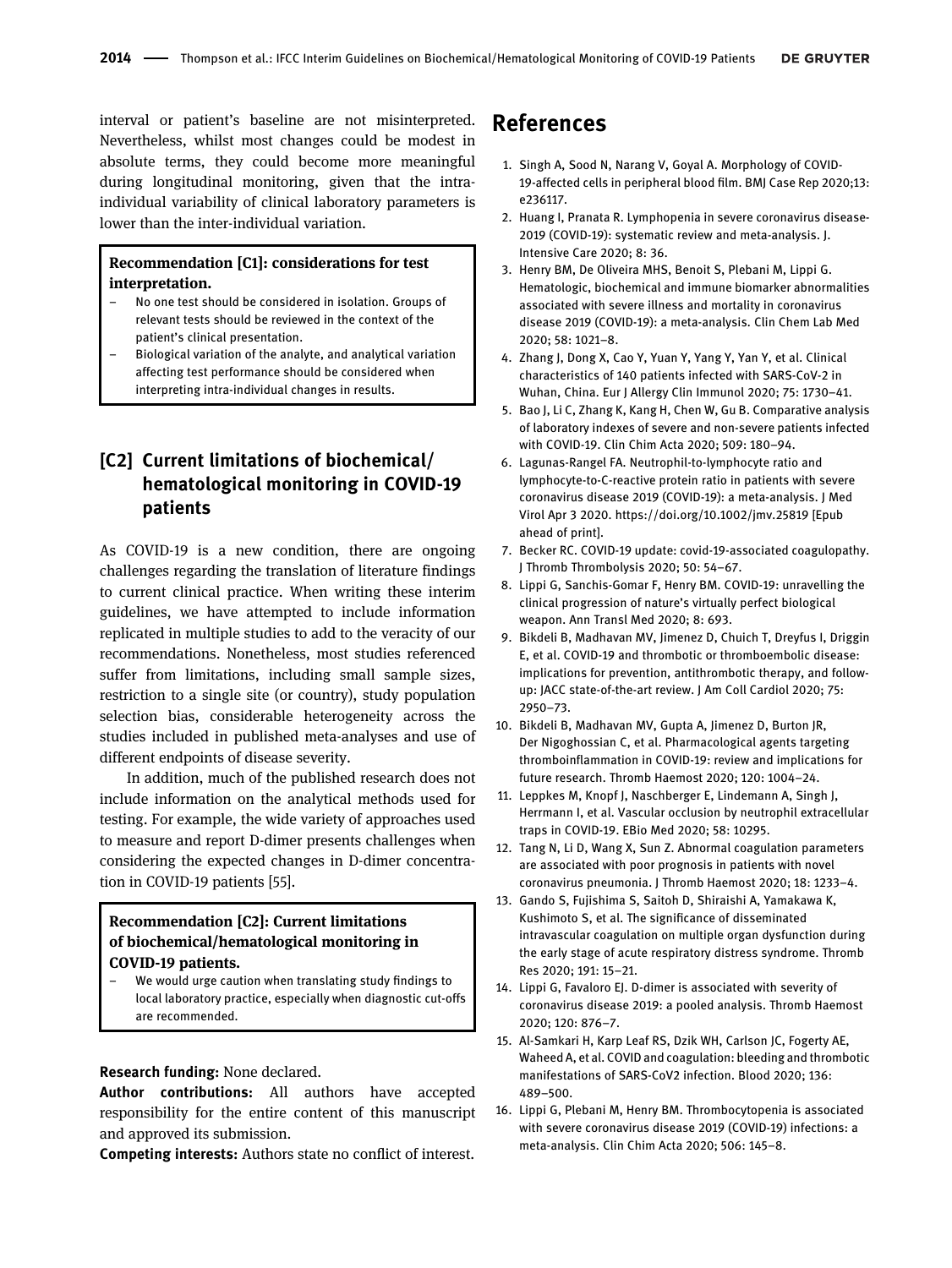- <span id="page-6-0"></span>17. Zhang Y, Zeng X, Jiao Y, Li Z, Liu Q, Yang M, et al. Mechanisms involved in the development of thrombocytopenia in patients with COVID-19. Thromb Res 2020; 193: 110–5.
- <span id="page-6-1"></span>18. Mehta P, McAuley DF, Brown M, Sanchez E, Tattersall RS, Manson JJ. COVID-19: consider cytokine storm syndromes and immunosuppression. Lancet 2020; 395: 1033.
- 19. Ye Q, Wang B, Mao J. The pathogenesis and treatment of the 'Cytokine Storm' in COVID-19. J Infect 2020; 80: 607–13.
- 20. Yamada T, Wakabayashi M, Yamaji T, Chopra N, Mikami T, Miyashita H, et al. Value of leukocytosis and elevated C-reactive protein in predicting severe coronavirus 2019 (COVID-19): a systematic review and meta-analysis. Clin Chim Acta 2020; 509: 235–43.
- 21. Poggiali E, Zaino D, Immovilli P, Rovero L, Losi G, Dacrema A, et al. Lactate dehydrogenase and C-reactive protein as predictors of respiratory failure in CoVID-19 patients. Clin Chim Acta 2020; 509: 135–8.
- <span id="page-6-2"></span>22. Lapić I, Rogić D, Plebani M, Plebani M. Erythrocyte sedimentation rate is associated with severe coronavirus disease 2019 (COVID-19): a pooled analysis. Clin Chem Lab Med 2020; 58: 1146–48.
- <span id="page-6-3"></span>23. Zeng F, Huang Y, Guo Y, Yin M, Chen X, Xiao L, et al. Association of inflammatory markers with the severity of COVID-19: a metaanalysis. Int J Infect Dis 2020; 96: 467–74.
- <span id="page-6-4"></span>24. Henry BM, Benoit SW, de Oliveira MHS, Hsieh WC, Benoit J, Ballout RA, et al. Laboratory abnormalities in children with mild and severe coronavirus disease 2019 (COVID-19): a pooled analysis and review. Clin Biochem 2020; 81: 1–8.
- <span id="page-6-5"></span>25. Zhu J, Pang J, Ji P, Zhong Z, Li H, Li B, et al. Elevated interleukin-6 is associated with severity of COVID-19: a meta-analysis. J Med Virol May 29 2020<https://doi.org/10.1002/jmv.26085> [Epub ahead of print].
- 26. Yang Y, Shen C, Li J, Yuan J, Wei J, Huang F, et al. Plasma IP-10 and MCP-3 levels are highly associated with disease severity and predict the progression of COVID-19. J Allergy Clin 2020; 146: 119–27.
- 27. Zaninotto M, Mion MM, Cosma C, Rinaldi D, Plebani M. Presepsin in risk stratification of SARS-CoV-2 patients. Clin Chim Acta 2020; 507: 161–3.
- <span id="page-6-6"></span>28. Akhmerov A, Marbán E. COVID-19 and the heart. Circ Res 2020; 126: 1443–55.
- 29. Khan IH, Zahra SA, Zaim S, Harky A. At the heart of COVID‐19. J Card Surg 2020; 35: 1287–94.
- <span id="page-6-7"></span>30. Lippi G, Lavie CJ, Sanchis-Gomar F. Cardiac troponin I in patients with coronavirus disease 2019 (COVID-19): evidence from a metaanalysis. Prog Cardiovasc Dis 2020; 63: 390–1.
- 31. Zhou F, Yu T, Du R, Fan G, Liu Y, Liu Z, et al. Clinical course and risk factors for mortality of adult inpatients with COVID-19 in Wuhan, China: a retrospective cohort study. Lancet 2020; 395: 1054–62.
- 32. Lala A, Johnson KW, Januzzi JL, Russak AJ, Paranjpe I, Richter F, et al. Prevalence and impact of myocardial injury in patients hospitalized with COVID-19 infection. J Am Coll Cardiol 2020; 76: 533–46.
- <span id="page-6-8"></span>33. American College of Cardiology. Heart Failure Biomarkers in COVID-19. Available from: [https://www.acc.org/latest-in](https://www.acc.org/latest-in-cardiology/articles/2020/07/27/09/25/heart-failure-biomarkers-in-covid-19)[cardiology/articles/2020/07/27/09/25/heart-failure](https://www.acc.org/latest-in-cardiology/articles/2020/07/27/09/25/heart-failure-biomarkers-in-covid-19)[biomarkers-in-covid-19](https://www.acc.org/latest-in-cardiology/articles/2020/07/27/09/25/heart-failure-biomarkers-in-covid-19) [Accessed Aug 2020].
- <span id="page-6-9"></span>34. Chapman AR, Bularga A, Mills NL. High-Sensitivity cardiac troponin can be an ally in the fight against COVID-19. Circulation 2020; 141: 1733–5.
- <span id="page-6-10"></span>35. Guo T, Fan Y, Chen M, Wu X, Zhang L, He T, et al. Cardiovascular implications of fatal outcomes of patients with coronavirus disease 2019 (COVID-19). JAMA Cardiol 2020; 5:  $1 - 8$ .
- <span id="page-6-11"></span>36. Mattiuzzi C, Lippi G. Serum prealbumin values predict the severity of coronavirus disease 2019 (COVID‐19). J Med Virol May 29 2020 <https://doi.org/10.1002/jmv.26085> [Epub ahead of print].
- 37. Parohan M, Yaghoubi S, Seraji A. Liver injury is associated with severe coronavirus disease 2019 (COVID‐19) infection: a systematic review and meta‐analysis of retrospective studies. Hepatol Res 2020; 50: 924–35.
- 38. Wang Y, Shi L, Wang Y, Yang H. An updated meta-analysis of AST and ALT levels and the mortality of COVID-19 patients. Am J Emerg Med 2020;S0735–6757:30426–5.
- <span id="page-6-12"></span>39. Cai Q, Huang D, Yu H, Zhu Z, Xia Z, Su Y, et al. COVID-19: abnormal liver function tests. J Hepatol 2020; 73: 566–74.
- 40. Bertolini A, van de Peppel IP, Bodewes FAJA, Moshage H, Fantin A, Farinati F, et al. Abnormal liver function tests in COVID‐19 patients: relevance and potential pathogenesis. Hepatology Jul 23 2020. <https://doi.org/10.1002/hep.31480> [Epub ahead of print].
- 41. Wong GLH, Wong VWS, Thompson A, Jia J, Hou J, Lesmana CRA, et al. Management of patients with liver derangement during the COVID-19 pandemic: an Asia-Pacific position statement. Lancet Gastroenterol Hepatol 2020; 5: 776–87.
- <span id="page-6-13"></span>42. Mojoli F, Mongodi S, Orlando A, Arisi E, Pozzi M, Civardi L, et al. Our recommendations for acute management of COVID-19. Crit Care 2020; 24: 207.
- <span id="page-6-14"></span>43. Tobin MJ. Basing respiratory management of COVID-19 on physiological principles. Am J Respir Crit Care Med 2020; 201: 1319–20.
- <span id="page-6-15"></span>44. Lippi G, South AM, Henry BM. Electrolyte imbalances in patients with severe coronavirus disease 2019 (COVID-19). Ann Clin Biochem 2020; 57: 262–5.
- <span id="page-6-16"></span>45. Hoang A, Chorath K, Moreira A, Evans M, Burmeister-Morton F, Burmeister F, et al. COVID-19 in 7780 pediatric patients: a systematic review. EClinicalMedicine 2020; 24: 100433.
- <span id="page-6-17"></span>46. Henry BM, Lippi G, Plebani M. Laboratory abnormalities in children with novel coronavirus disease 2019. Clin Chem Lab Med 2020; 58: 1135–38.
- <span id="page-6-18"></span>47. Centers for disease control multisystem inflammatory syndrome in children (MIS-C) associated with coronavirus disease 2019 (COVID-19). Preparedness E. Emergency preparedness and response multisystem inflammatory syndrome in children (MIS-C) associated with coronavirus disease 2019. Available from: [https://www.cdc.gov/mis-c/](https://www.cdc.gov/mis-c/hcp/) [hcp/](https://www.cdc.gov/mis-c/hcp/) [Accessed Aug 2020].
- 48. Feldstein LR, Rose EB, Horwitz SM, Collins JP, Newhams MM, Son MBF, et al. Multisystem inflammatory syndrome in U.S. Children and adolescents. N Engl J Med 2020; 383: 334–46.
- 49. Dufort EM, Koumans EH, Chow EJ, Rosenthal EM, Muse A, Rowlands J, et al. Multisystem inflammatory syndrome in children in New York state. N Engl J Med 2020; 383: 347–58.
- <span id="page-6-19"></span>50. Lippi G, Henry BM, Hoehn J, Benoit S, Benoit J. Validation of the Corona-Score for rapid identification of SARS-CoV-2 infections in patients seeking emergency department care in the United States. Clin Chem Lab Med 2020; 58: e311–e313.
- <span id="page-6-20"></span>51. Yang HS, Hou Y, Vasovic L V, Steel P, Chadburn A, Racine-Brzostek SE, et al. Routine laboratory blood tests predict SARS-CoV-2 infection using machine learning. Clin Chem Aug 21